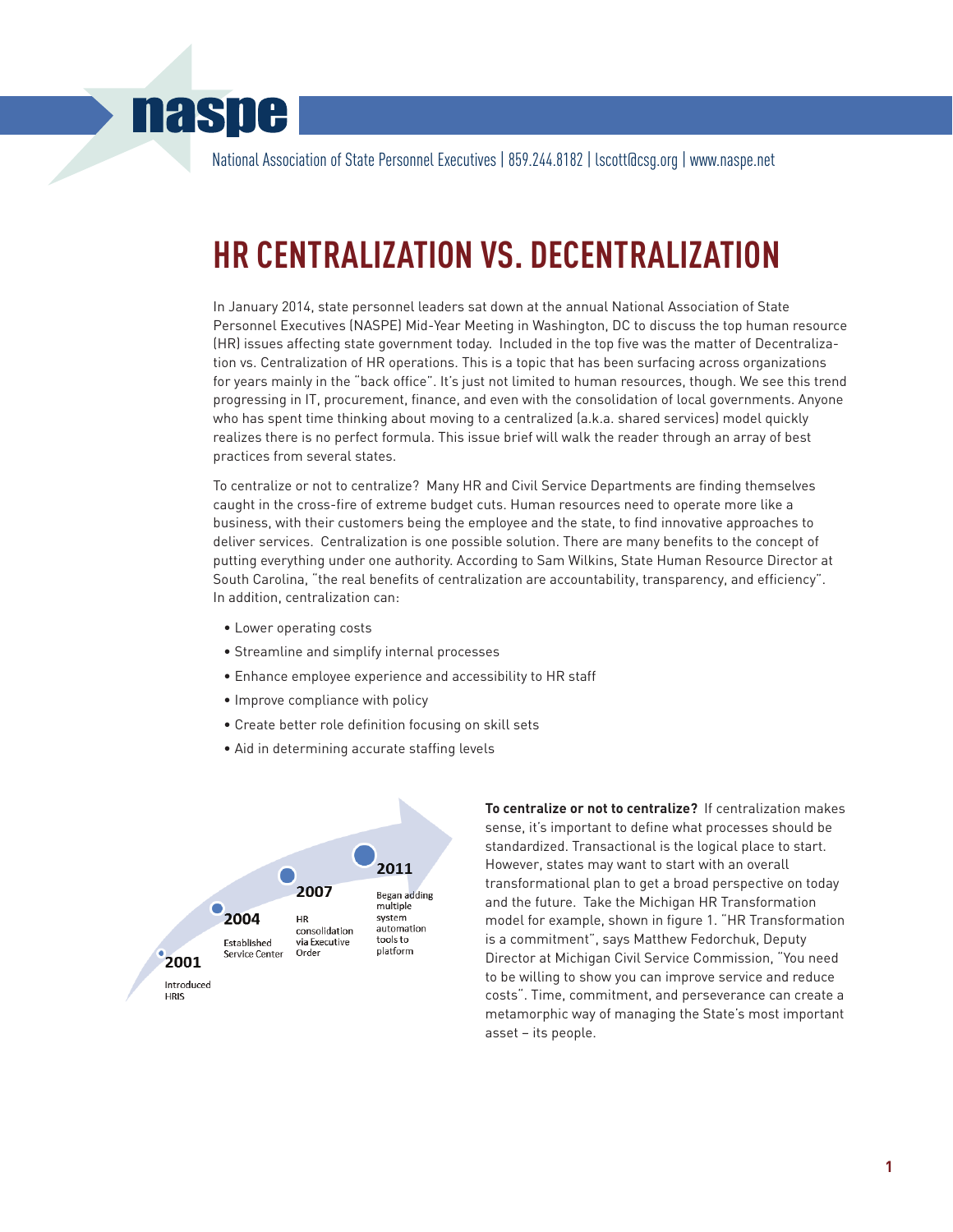

It is imperative to mention that some areas of human resources can't or shouldn't be centralized. Decentralization does have its advantages. For example, when considering employee relations, having an HR representative present at the agency level (within larger agencies) creates a feeling within the agency that HR is part of their culture. Paula Woodhouse, Deputy Director at the State of North Carolina Office of State Human Resources, points out, "Agencies need someone in HR they can trust. They are missing a whole level of consultation if no one is physically there." Line "agency or department" staff as opposed to satellite staff is crucial to service delivery.

**What role does technology play?** The technology world today supplies a multitude of systems that help reduce replication and inefficiencies caused by manual processes. Automating manual processes can range from small tasks such as executing an online sexual harassment training, to very large initiatives like implementing an Enterprise Resource Planning (ERP) system that encompasses HR, Payroll, Financials. The key to understanding where to start goes back to an overall HR transformation plan. It is important to first evaluate existing processes and identify areas of perceived value. Many HR information systems (HRIS) are equipped with an assortment of functions or modules that allow states to expand automation of processes without having to customize their technology. Sometimes, however, it makes sense to augment existing systems with more specialized modules to fulfill business needs. It all depends on the level of detail and functionality needed.

**Change is good, right?** Unfortunately, not everyone feels this way. It doesn't matter what you are implementing, if you don't have buy-in and a strong communication plan in place it can, and likely will, fail. Research shows that 95 percent of organizations with excellent change management processes meet or exceed their objectives, while only 16 percent of those with poor change management efforts meet or exceed their objectives.1 Whether it's a technology roll-out or an organizational structure change, a certain level of change management and strategic communications is needed to make it successful. People naturally resist change; don't let it curb your efforts.

**What's the verdict?** To say centralization is the end-all be-all for transforming HR in every state in the nation would be a misnomer. Jim Honchar, Department Secretary for Human Resources Management, Commonwealth of Pennsylvania, explains it like this, "There is not a one-size-fits-all. To say you can consolidate/centralize everything is unrealistic. Determine what makes sense to employees." Each state has different drivers that contribute to how human resources/ civil service functions, for example, the political environment, presence of unions, budget cuts, and so on. A mixed model of both centralization and decentralization is likely the answer. As you read through the examples put forward by other states, consider what is right for your state.

## **A LOOK AT SHARED SERVICE MODELS**

Current HR trends have been naturally causing the HR function to move to a shared service model in order to adequately meet the needs of the employees, while standardizing processes as much as possible to create consistency across organizations. Based on the "Global Human Capital Trends 2014 " report by Deloitte Consulting LLP and Bersin by Deloitte, the key to engaging a 21st century workforce involves leading and developing the organization, attracting and engaging talent, and transforming and reinventing the HR organization.

As the challenges continue, state governments increasingly find themselves facing the challenge of how to properly manage various needs of their workforce, driving the business case to begin exploring more shared services and centralization of HR functions.

This begs the question, what exactly is centralization of HR? In basic terms, it is the act of bringing processes, functions, people, technology and policies together with the same management across each. Complete centralization of HR is not necessarily the answer. Rather, a blended approach where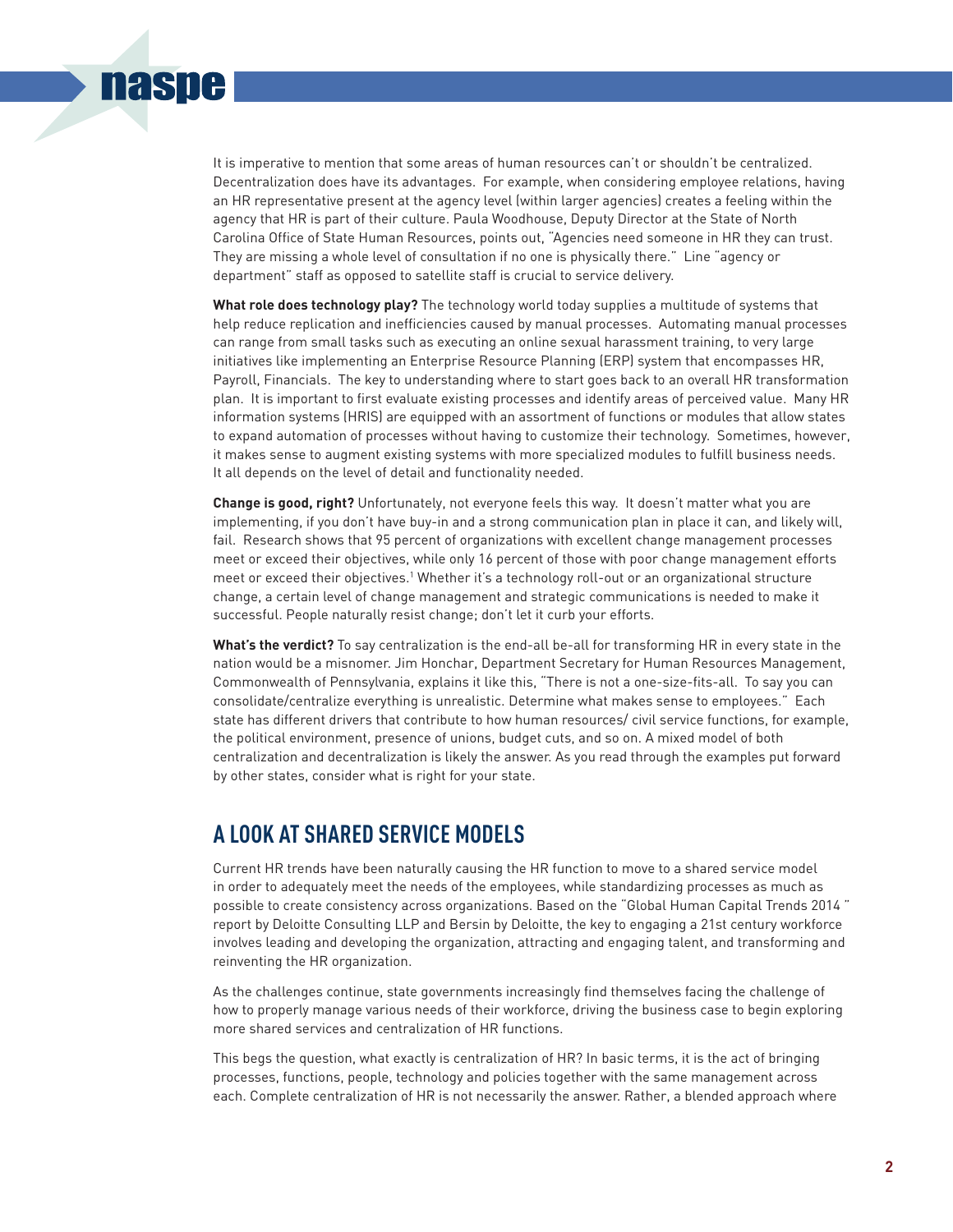

the employee experience is standardized across the organization, while individual department or agency needs are managed at the local level is optimal to achieving the right balance of people management. "Hybrid models work. A service center environment works for most transactional processes, but there has to be an advocate within each agency to support employee relations", says Lisa Spencer, Assistant Commissioner of HR Operations, State of Tennessee, Department of Human Resources. This will help states realize efficiencies of scale in operations, processes, and technology, while still allowing the agency administrations enough autonomy to meet their complex talent needs.

Once state governments have decided that it would make sense to progress toward a shared service model, the next question is where to start. There are several steps that an organization must first take when determining whether and what to move into a shared service model. These steps are shown in the figure below.



# **THE INFLUENCE OF TRANSFORMATIONAL HR**

Typically, transactional purely administrative functions can be centralized so HR managers across state agencies can then focus on transformational goals. The benefits of this approach include realizing operating efficiency, centralized processing, and increased services to employees. The Commonwealth of Pennsylvania took this approach and applied it to their outdated onboarding processes. See the "Pennsylvania Employee Onboarding Program" case study to learn how the Commonwealth modernized the onboarding of new employees to realize cost savings through an increase in HR staff time productivity, reduction in paper, and a shortened onboarding time for the new hire.

Transformational goals can include a mixture of centralized and decentralized initiatives. Understanding how to fragment HR functions into these categories becomes easier once a review of HR business processes is conducted. HR services like grievances, interviews, training, and disciplinary actions are commonly more effective when executed at the agency level, in other words, as a decentralized function. The impact of this blended approach to shared services benefits the organization not only from an efficiency and efficacy perspective, but also monetarily.

As mentioned earlier in the issue brief, the State of Michigan began its HR Transformation project in 2001. It started with the inception of an HRIS and evolved into undertakings of standardization and consolidation. A process like this requires buy-in from the top along with an estimation of potential savings to be incurred year-over-year. The Michigan Civil Service Commission (MCSC) used this guideline and has seen approximately \$28 million in savings since the initial launch. Here's how:

- 2001: Introduced new Human Resource Information System to automate and centralize benefits administration, personnel tracking, time & attendance, and payroll.
- 2004: Service Center for employees was created for routine transactions. Through attrition, this eliminated the need 138 full-time employees (FTE's).
- 2007: Executive order passed to consolidate all HR staff into the Civil Service Commission. Through attrition, this reduced the headcount by another 141 FTE's.

<sup>1</sup>Prosci Inc., Best Practices in Change Management, (Prosci Inc., 2009), 15. <sup>2</sup>The Global Human Capital Trends 2014 report can be found at: http://www.deloitte.com/assets/Dcom-Namibia/GlobalHumanCapitalTrends2014\_030714.pdf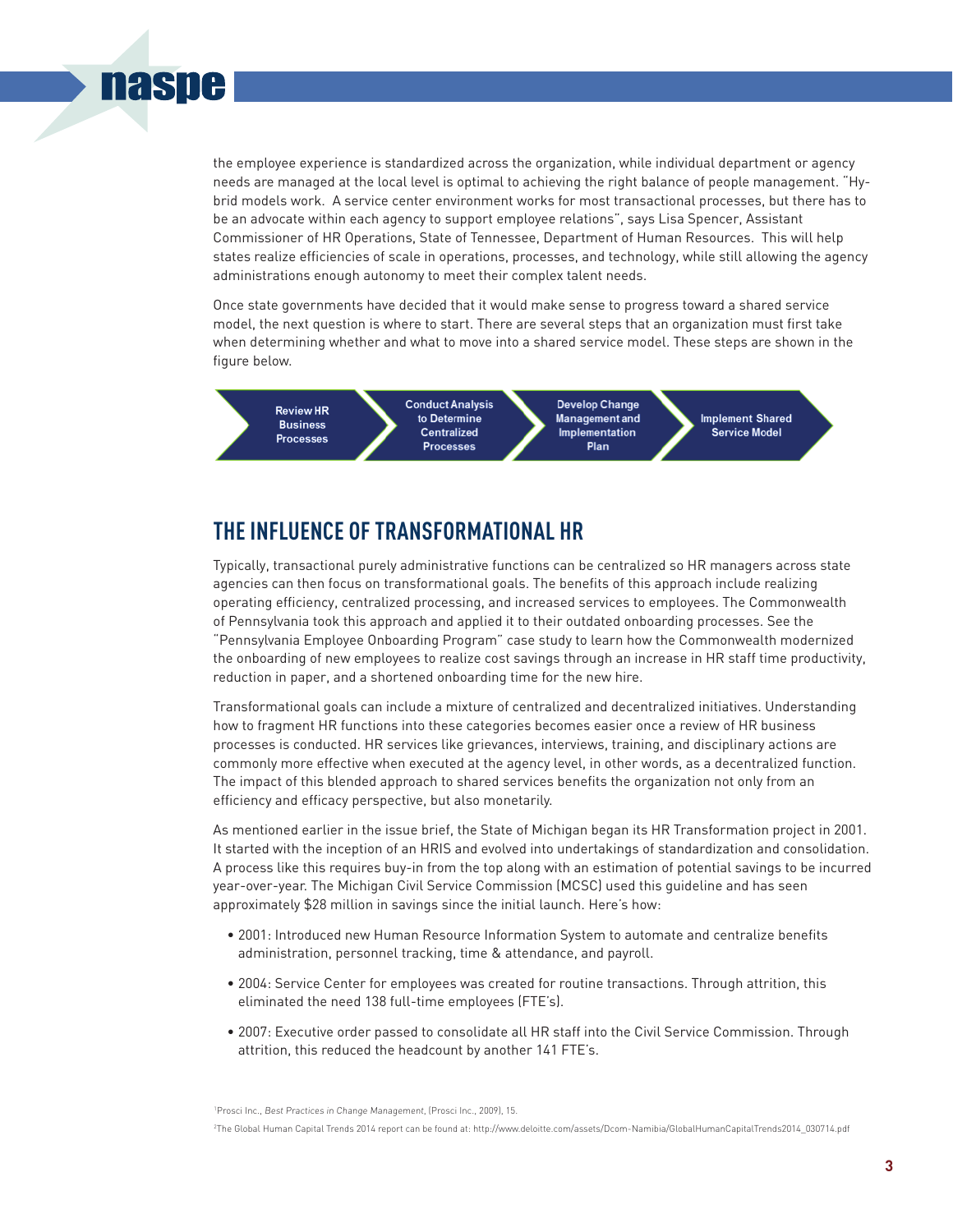• 2011: New platform allowed for the adoption and creation of a variety of system automation tools. For example: PARIS (Position Action Requests Info System) brought visibility into creating and modifying positions. PARIS dropped processing time down 70 – 80%. More importantly, it got rid of the overwhelming amount of paper files produced by the old system.

Today, MCSC feels that the mixed model in Michigan is working well and they are using the saved productivity time to proactively help agencies be more efficient.

Even with agencies working as decentralized HR units, the central HR office can remain the authority influencing processes and procedures to create additional uniformity. Additionally, there are instances of departments that state HR has no authority over, such as Higher Education systems, Legislative branches, and judicial systems, adopting policies created by Human Resources or Civil Service in an effort to benefit from these best practices. A good example of this is in the State of North Carolina. Their Office of State Human Resources has a particularly strong relationship with the judicial system and serves as a mentor to help create an HR environment that works best to serve all of their state's employees.

#### **Commonwealth of Pennsylvania Case Study – Pennsylvania Employee Onboarding Program**

Prior to December 2012, Pennsylvania's onboarding process was entirely decentralized. Issues for new hires included unknown start dates, inability to access internal systems, and an inundation of HR paperwork. These multiple processes led to confusion and stress for the new employee and the supervisor.

Fast forward to the present and the onboarding process is much more efficient and effective. New hires receive a link to an onboarding website upon acceptance of a job offer. The employee has immediate access to position details, required new hire forms, information on pay and benefits, and more.

Since the program was launched, over 10,000 new employees have gone through the new onboarding process. Success has been measured by a survey and savings calculation:

- 75% of supervisors and 81% of new employees agree the new process allows them to become quickly engaged and productive.
- Approximate \$1 million in annual savings

**naspe** 

### **HUMAN RESOURCE TECHNOLOGY**

State governments are in different stages across the country when it comes to looking into HR technology to bring efficiencies, create centralized processes, and reduce costs. It's often overwhelming to understand what solutions are insufficient, what are of real value, and what is excessive. This is why it's important for states to share best practices and lessons learned. The NASPE community provides this setting so there are ample opportunities to leverage the research done by others.

"Organizations are narrowing their focus on HR initiatives as they attempt to strike a balance among people, processes and technology priorities… This shift [is attributed] to high-impact HR investments, such as streamlining business processes and implementing manager self-service, to a commitment to running the HR function more like a business."3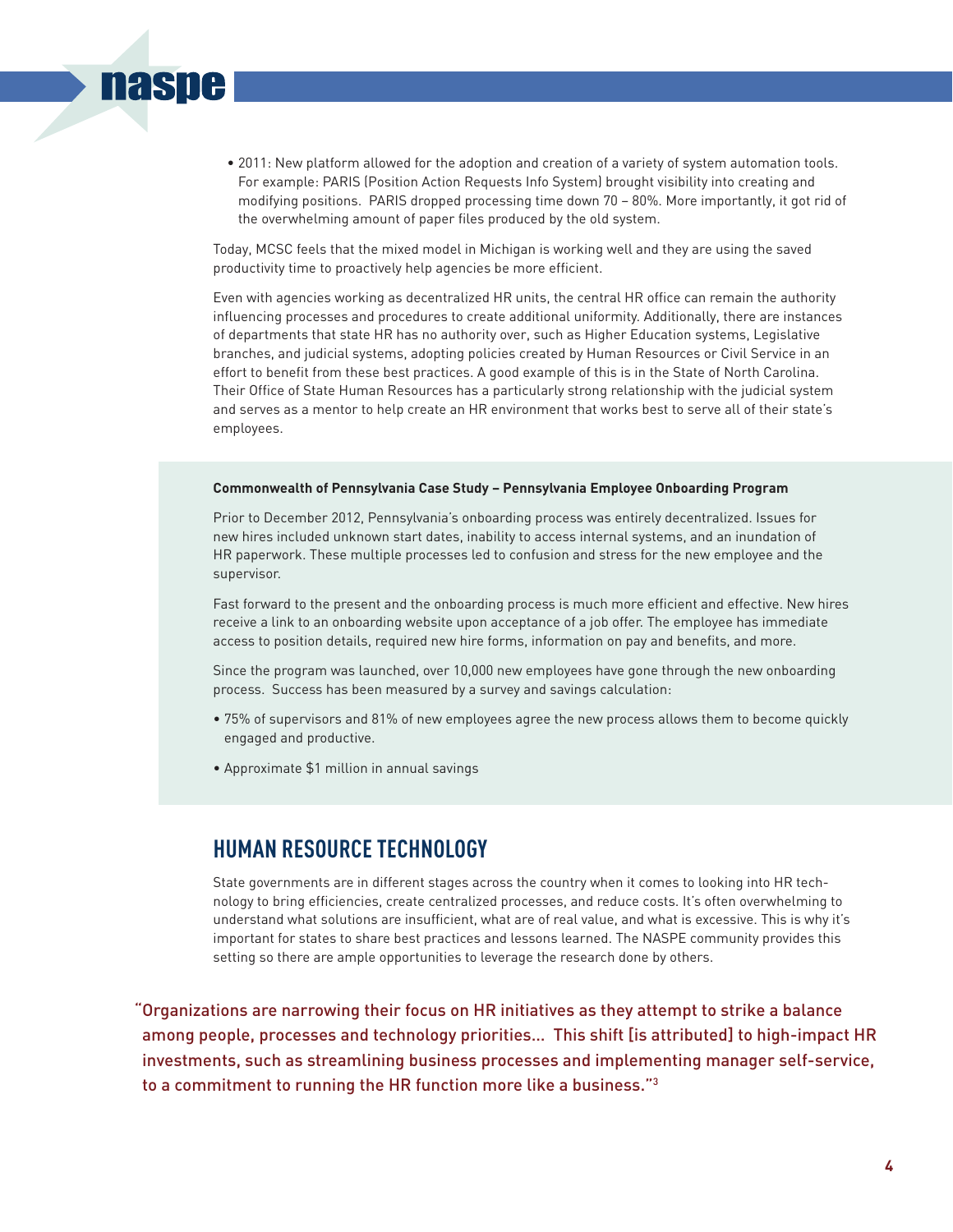Here's a look at some of the HR technology systems most frequently invested in by state governments to achieve greater centralization and efficiencies:

#### **Enterprise Resource Planning (ERP)**

ERP systems traditionally are a large investment and endeavor for states. They encompass more than just HR capabilities, like financials, budgeting, and project management. Multiple decision makers generally are involved in the decision process. Though states can choose which modules to include, the most common HR functional areas include:

• Payroll

**nasne** 

- Benefits
- Recruiting
- Training

#### **Human Resource Information System (HRIS) or Human Resource Management System (HRMS)**

HRIS/HRMS systems are also a large investment, but on a smaller scale since they are exclusive to human resource technology. These systems basically serve as the management of all employee information. Depending on the States' level of commitment to HR technology and budget spend, this can be a viable option.

• Like an ERP, these systems provide automation to payroll, personnel tracking, recruiting, etc…

#### **Time & Attendance Tracking / Leave Tracking (Includes FMLA)**

Time & attendance and absence management systems provide a detailed level into labor costs and trends. And analytical capabilities allow for future budgeting of labor.

 • Recent study: "12% of employees overstate their time worked by 2 hours monthly. With 5.3 million state employees at an average wage of \$15/hr, this amounts to approx. \$229M per year in overpayments to employees."4

#### **Learning Management System (LMS) /Training**

- In some instances, classroom training is still imperative; however, eLearning or online training can be a cost saver and productivity enhancer, allowing employees to complete training modules at their own pace. These systems also provide an extra layer of compliance with federal & state regulations.
- Sexual Harassment and Workforce Violence training are serious subjects. Some states recommend classroom training as opposed to online training to ensure employees are truly paying attention. This is not always feasible due to geographic restrictions and can be cost prohibitive; so, web-based training is the next best thing.

#### **State of North Carolina Case Study – Policy change through LMS**

When the Department of Public Safety (DPS) put out a policy change on grievances, they had to find a dependable way to ensure all employees were aware of and acknowledged this change. Through the state's Learning Management System, they created a 20 minute online tutorial about the policy change which the employees were required to complete. DPS was easily able to access records to find out who took the training and who did not. No paperwork was required.

3SHRM, HR Technology Spending Rise, www.shrm.org/hrdisciplines/technology/articles/pages/hr-technology-spending-rises.aspx#sthash.3JoktchY.dpuf 4 Governing, Latest Front in the Battle of Wasteful Spending, http://transformgov.org/en/knowledge\_network/documents/kn/Document/303639/Latest\_ Front in the Battle against Wasteful Spending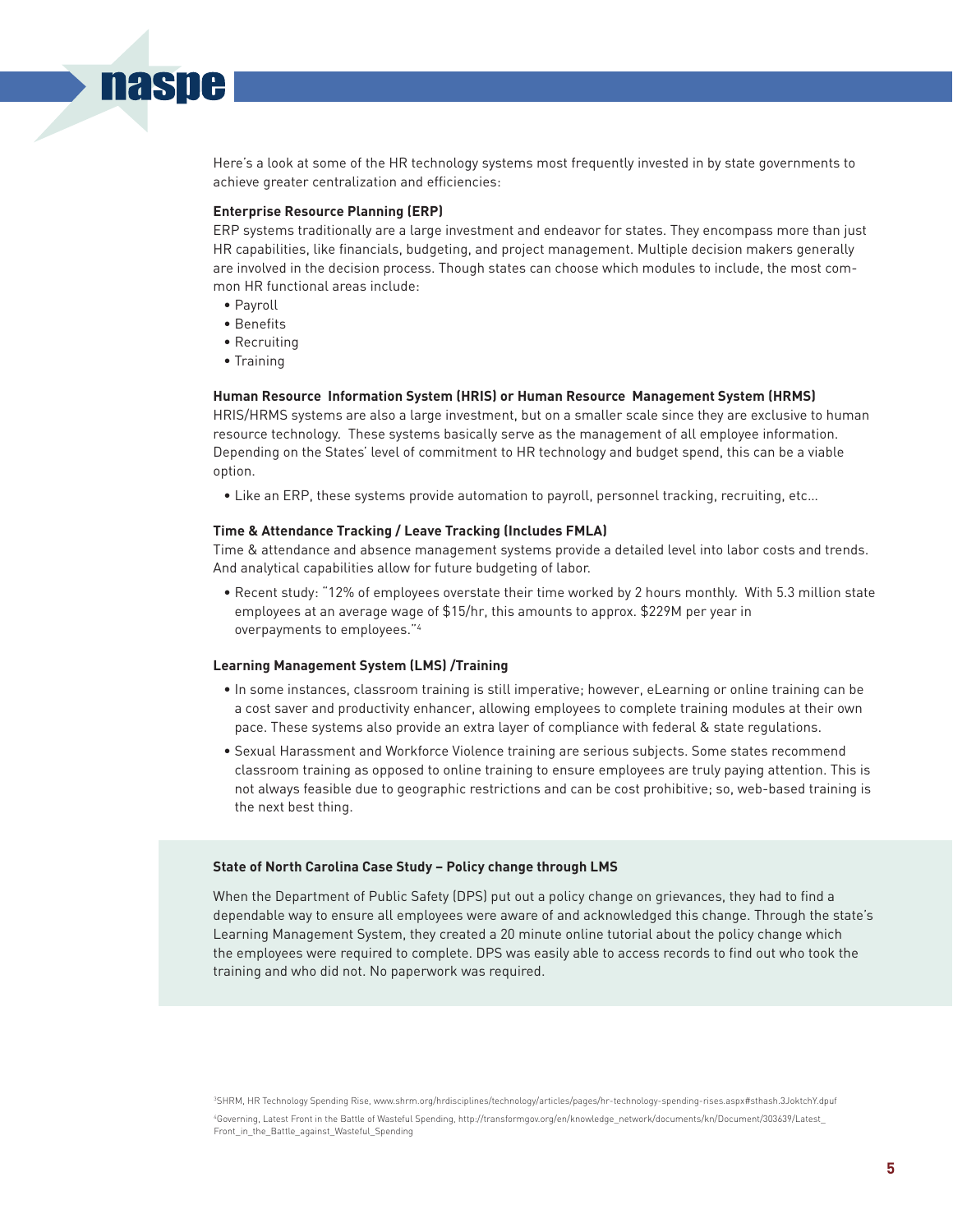#### **State of Louisiana Case Study - Web-based Training: Preventing Sexual Harassment**

Training on sexual harassment became legislatively mandated for State employees in Louisiana in 2013. With 65,000 employees throughout the state, the State Civil Service Agency (SCS) had to come up with an efficient and effective way to train all personnel.

A hosted web-based training where compliance could be tracked made the most sense since it could be deployed using Louisiana's existing LMS system. With minimal cost to the state, they were able to make a solid case and move forward.

As part of the ongoing efforts, it is expected that Louisiana will see improvements in the following:

- Reduction in sexual harassment related grievances and EEOC charges filed
- High policy compliance rate due to web-based training accessibility
- Effortless tracking for metrics on adherence
- Increased level of workplace respect awareness

#### **Performance Management**

**naspe** 

- Performance Management systems provide an online platform for employees and managers to set annual goals & objectives. These systems allow them both to go in and update as needed.
- It's important to note, though, that performance management automation should never replace the one-on-one interaction of a face-to-face meeting.

#### **Recruiting/ Selection/ Applicant Tracking/ Onboarding**

- This is a very broad category and not every state is ready to pull the trigger to centralize all of these processes at once. In fact, onboarding can be fulfilled with an LMS.
- These systems do provide greater search results and an organized structure to make for quicker process time.
- Byron Decoteau, Deputy Director, State of Louisiana Department of State Civil Service discussed using the technology for standardization, but having agencies be in control of the data. "Technology has been instrumental in allowing agencies to post their own positions, review applications and establish eligible lists with timely referrals to hiring managers. We are able to easily review agency records for accountability purposes and provide guidance to agencies concerning rules and the hiring process. Offer them the tools, and let them be the owners."
- State of South Carolina does something similar. They have centralized the posting and application process, but each agency still has authority over candidate selection and interviews.

#### **Benefits Administration**

 • Although this is not always done through the Human Resources or Civil Service departments, it's important to mention. These systems often make it easier for employees to understand a sometimes complicated process. In addition, it takes some of the burden off of human resources to answer benefit-related questions.

#### **Grievances**

- Grievances always need to be taken seriously and when there are multiple systems across one state, it can get chaotic. There are systems available that can replace a variety of manual processes.
- The State of Tennessee has recently changed a six-step grievance process that could keep employees and departments in limbo for extended periods to a more streamlined three-step appeal process that has a maximum time period of 120 days for resolution.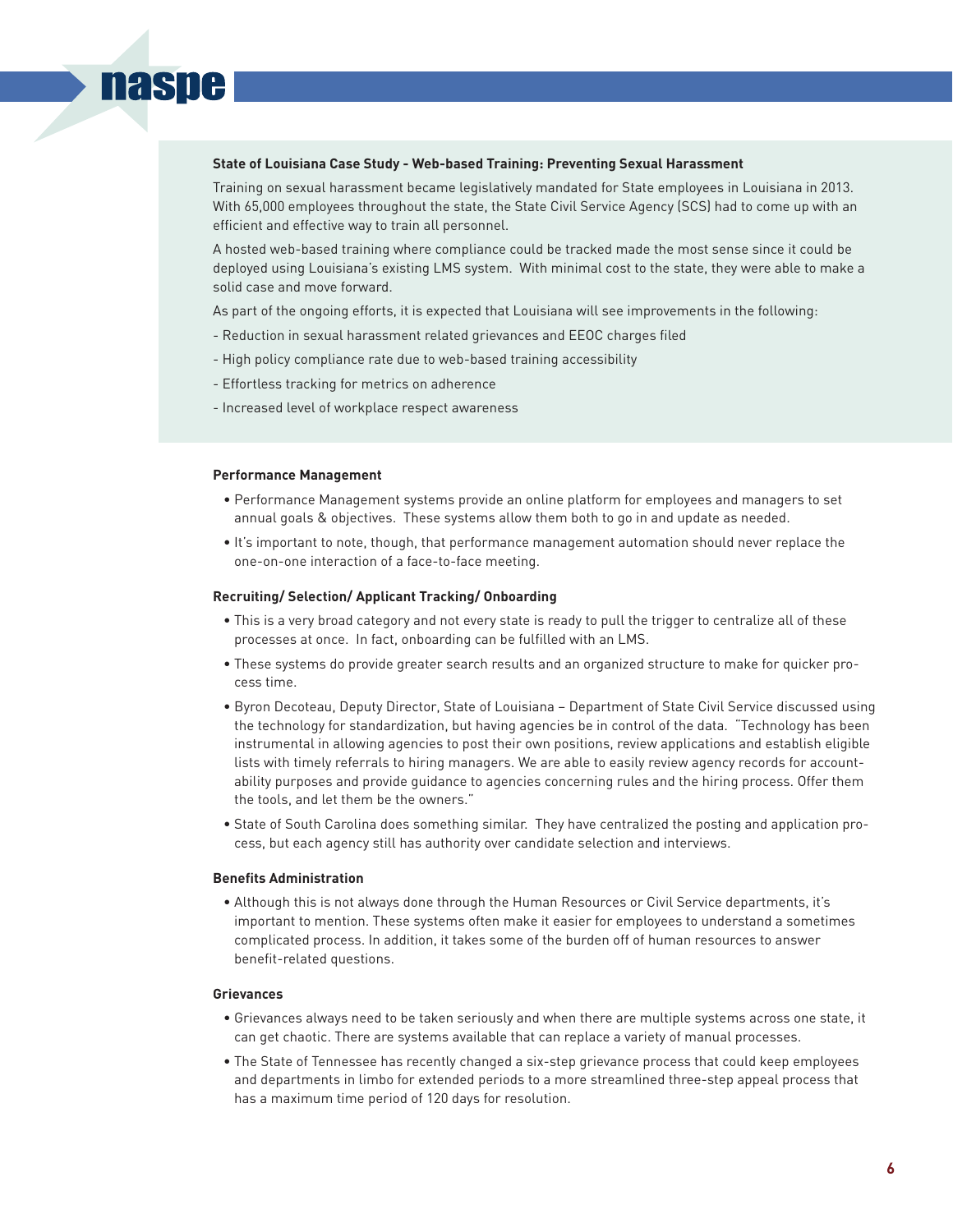

Many of the solutions can be added as an additional module to an existing ERP or HRMS system. However, there are home-grown systems (not recommended due to maintenance constraints) and stand-alone products for each that can interface with an ERP/HRMS as well. When making decisions to centralize or

standardize any of these processes, the State should consider what information they will require. While ERP and HRMS systems can provide a lot of the basic needs, it often requires customization. Exploring stand-alone solutions along with ERP/HRMS modules will give a broader view of capabilities and costs.

"Despite increasing functionality in ERP solutions, there will continue to be a need for third-party solutions."5

Lastly, don't forget that with the centralization of technology comes a substantial amount of data. Data can be very valuable, but you have to know what to do with it. South Carolina is just one state who sees the value and is looking forward to the future of human resource dashboards as well as good reporting to monitor metrics.

In the age of 'Big Data', Human Resources (and even Finance) can take some of the data collected to discover better ways of operating and look for signs of waste. Say, for example, overtime is a big concern. Analytical tools are available to dig into which departments, employees, months, are tracking the most hours worked. In some cases it's unavoidable, but in other cases, it could be abuse. Visibility is another key benefit to centralization.

## **EMPLOYEE CALL/SERVICE CENTERS**

The rise of self-service and call centers has given Human Resources and Civil Service Departments freedom from the overburdening task of answering hundreds (if not thousands) of transactional questions from employees. Putting the information within reach of the employee promotes an environment of self-service and productivity. In short, it's a mean of creating more centralization.

When considering an employee call center or service center, state governments need to remember the following:

- What kind of technology is need? Computer systems? Telephone switching equipment? Software?
- What type of services are you going to provide employees through the call center?
- Who will staff the telephone lines?
- What kind of buy-in is needed from the Administrative or Executive level?

It's all about getting the balance right. HR needs to recognize when issues can be resolved through self-service or a call center or when the personal touch of an HR liaison physically present is needed. Several states rolled out Call/Service Centers and realized success. Though not all models look the same, there are some commonalities including handling questions about compensation, benefits, and payroll.